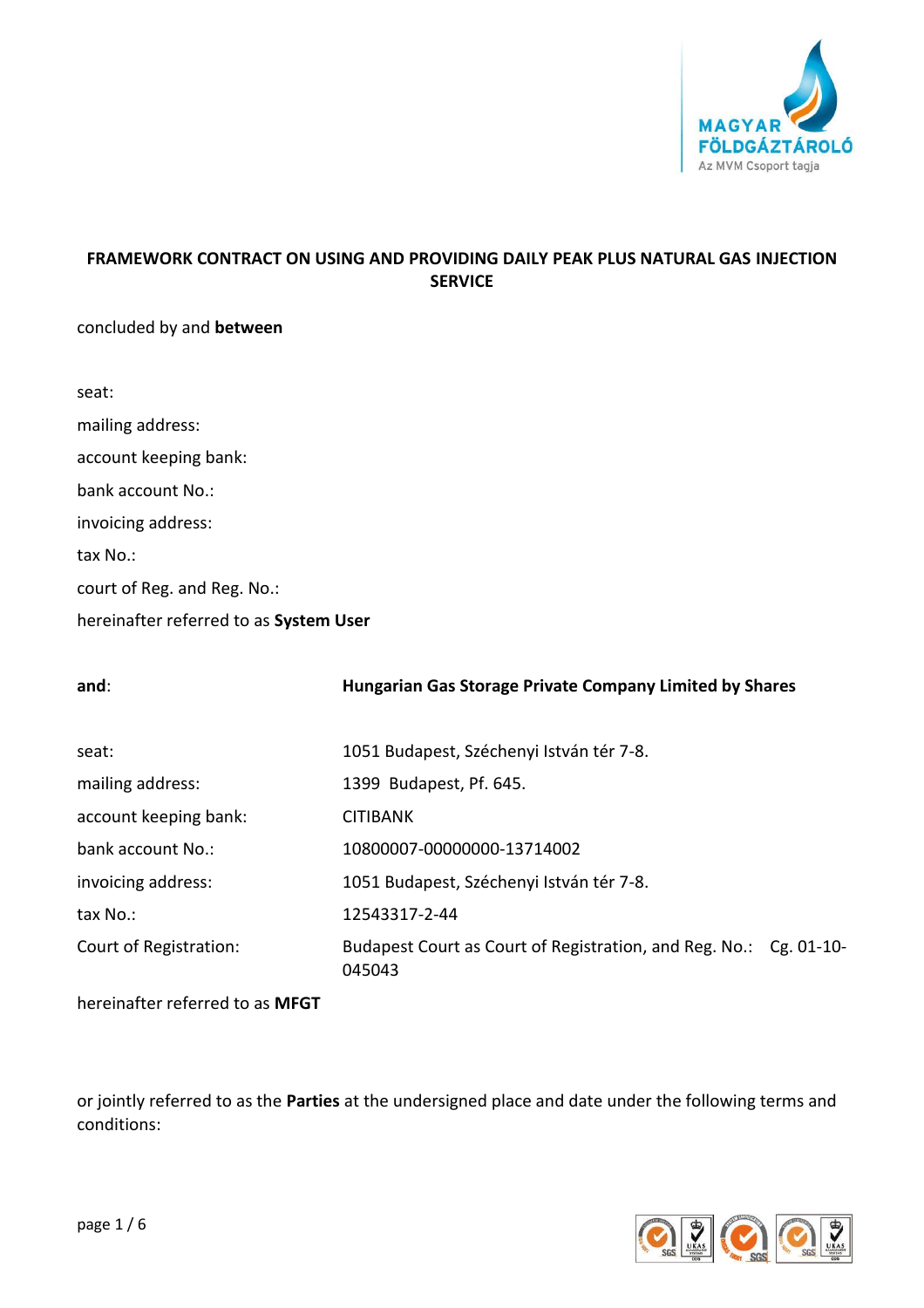

# **I. Subject and Duration of Framework Contract**

- 1. The subject matter of this Framework Contract on Using and Providing Daily Peak Plus Natural Gas Storage Service (hereinafter referred to as Contract) is the firm injection of the natural gas owned by the System User into the Hungarian underground gas storage facilities owned and operated by MFGT according to the quantity parameters as per Chapter III and quality parameters as per Chapter IV.Within Daily Peak Plus Injection service, the System User can purchase additional daily injection capacity at the existing minimum technological ratio in addition to its booked injection capacity. Daily injection peak capacity thus booked facilitates the faster injection of the natural gas by the System User into the already existing working gas capacity booked pursuant to the Natural Gas Storage Contract (hereinafter referred to as master contract). Injection peak capacities booked within Daily Peak Plus Injection service shall be settled separately, and will not be combined with the fees of already existing capacities already booked in the master contract. Booked injection capacities available under the annual master contract and the daily withdrawal capacity can be used together.
- 2. As per this Framework Contract, the System User can submit its Daily Peak Plus injection peak capacity booking request pursuant to Section III/2, and book capacity if confirmed by MFGT.

Pursuant to this Framework Contract, the System User does not commit itself to actually book any daily injection capacity.

Pursuant to this Framework Contract, MFGT shall commit itself to provide additional daily injection capacities only if:

(i) actually available additional daily injection capacity exists and

(ii) there are no technical obstacles preventing the provision of additional daily injection capacities and

(iii) the System User does not have overdue debts of any kind to MFGT.

- 3. Parties agree that the System User has a natural gas storage master contract and storage capacity booking at the minimum technological ratio for the storage year of 2015- 2016, which shall also be the conditions of concluding this Framework Contract.
- 4. Parties shall contract for using and providing Daily Peak Plus Injection Service (additional daily injection capacity). Pursuant to this Framework Contract, MFGT shall inject gas into the natural gas storage facility based on the capacity booking of the System User submitted and confirmed as per Section III/2.
- 5. The respective period of this product is between  $01<sup>st</sup>$  of June 2015 06:00 to  $01<sup>st</sup>$  of October 2015 06:00 which is part of the injection cycle announced by MFGT.

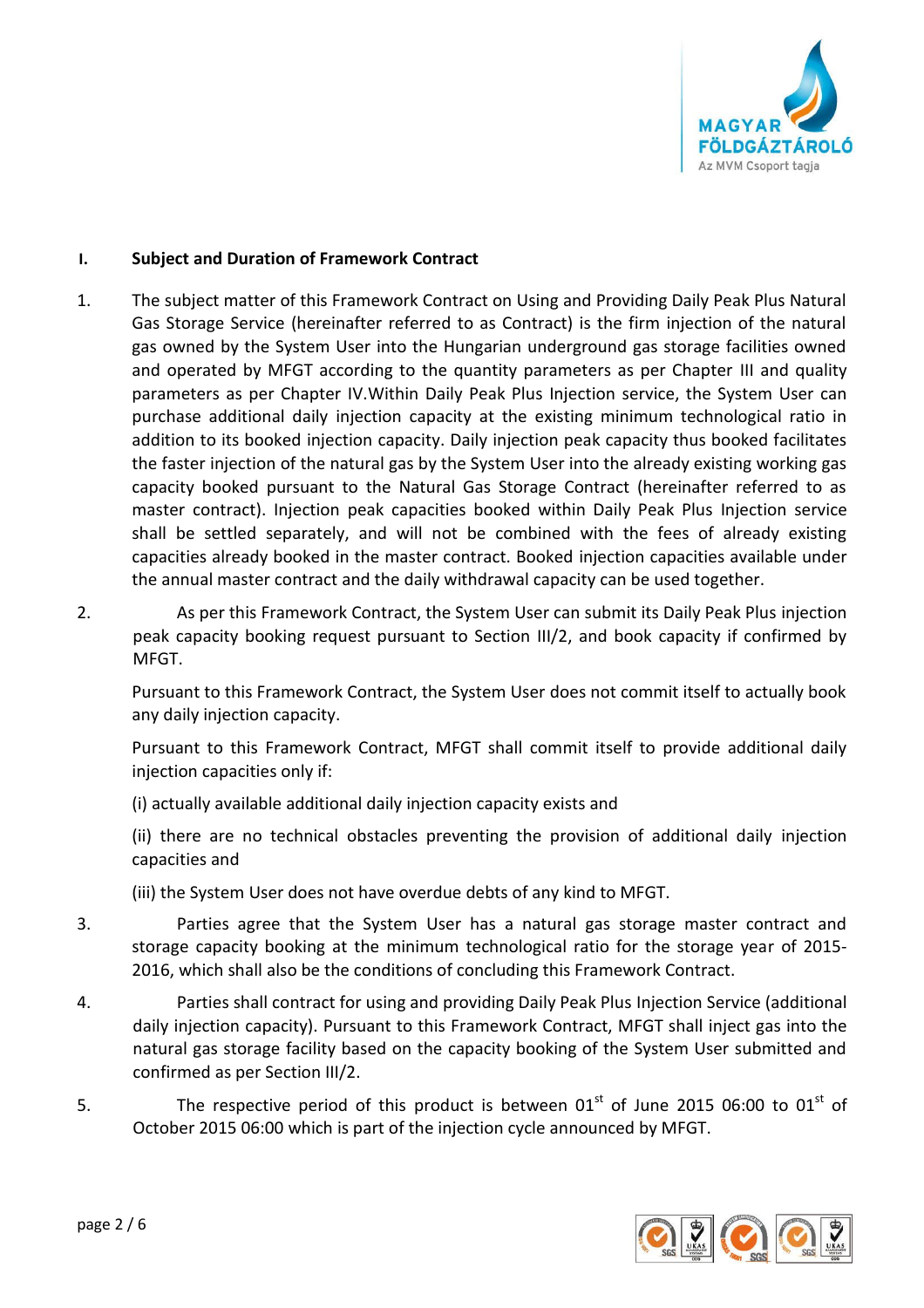

## **II. General Terms**

- 1. In issues not regulated by the Contract, the provisions of the General Terms and Conditions (hereinafter referred to as ÁSZF), Annex No. 5 of the Code of Business Conduct shall apply.
- 2. By signing this Contract, the System User shall acknowledge to have fully read and understood the content of  $\angle$ ASZF herein mentioned – as available on the MFGT web page [\(www.magyarfoldgaztarolo.hu\)](http://www.eon-foldgaz-storage.com/) – and considers it to be the part of this Contract, and so agrees to be bound by it. Parties shall deem the content of ÁSZF annexed to the Code of Business Conduct approved by MEKH (HEPURA) to be the same as the usual contracting practice.
- 3. Special conditions not stipulated in the ÁSZF shall be specified in this Contract.

# **III. PROVISION OF STORAGE CAPACITIES**

1. The amount of Daily Peak Plus injection peak capacities booked by the System User shall depend on capacity bookings requested by the System User – and confirmed by MFGT.

The System User can also nominate its booking request towards MFGT for given gas days via email.

If the System User's request is confirmed by MFGT, a specific contract on using Daily Peak Plus injection peak capacities is concluded by and between the parties for that given day.

The basis of settlement shall be the amount of capacity confirmed by MFGT.

- 2. Requests for Daily Peak Plus injection peak capacities shall be submitted and confirmed (conclusion of the specific contract on daily bookings) as per this Section. In order to use Daily Peak Plus injection peak capacities, System User shall submit to MFGT its additional injection capacity request until 16:00 hours on the preceding gas day. Only the contact person(s) specified in the contract shall be entitled to make nominations in connection with the Daily Peak Plus injection peak capacity product. MFGT shall confirm it to the System User until 17:00 hours if the Daily Peak Plus injection peak capacities are available in the required quantity. The Specific Contract on Using and Providing Daily Peak Plus Injection Peak Capacity is concluded for the given gas day when MFGT confirms the capacity request.
- 3. As per this present contract, MFGT shall not be obliged to provide injection capacities exceeding the peak capacities stipulated by Section III.1 of the Framework Contract.
- 4. Daily Peak Plus injection peak capacities booked by the System User may not be subject to secondary capacity trading, and such transactions will not be recorded on the IT Platform by MFGT.

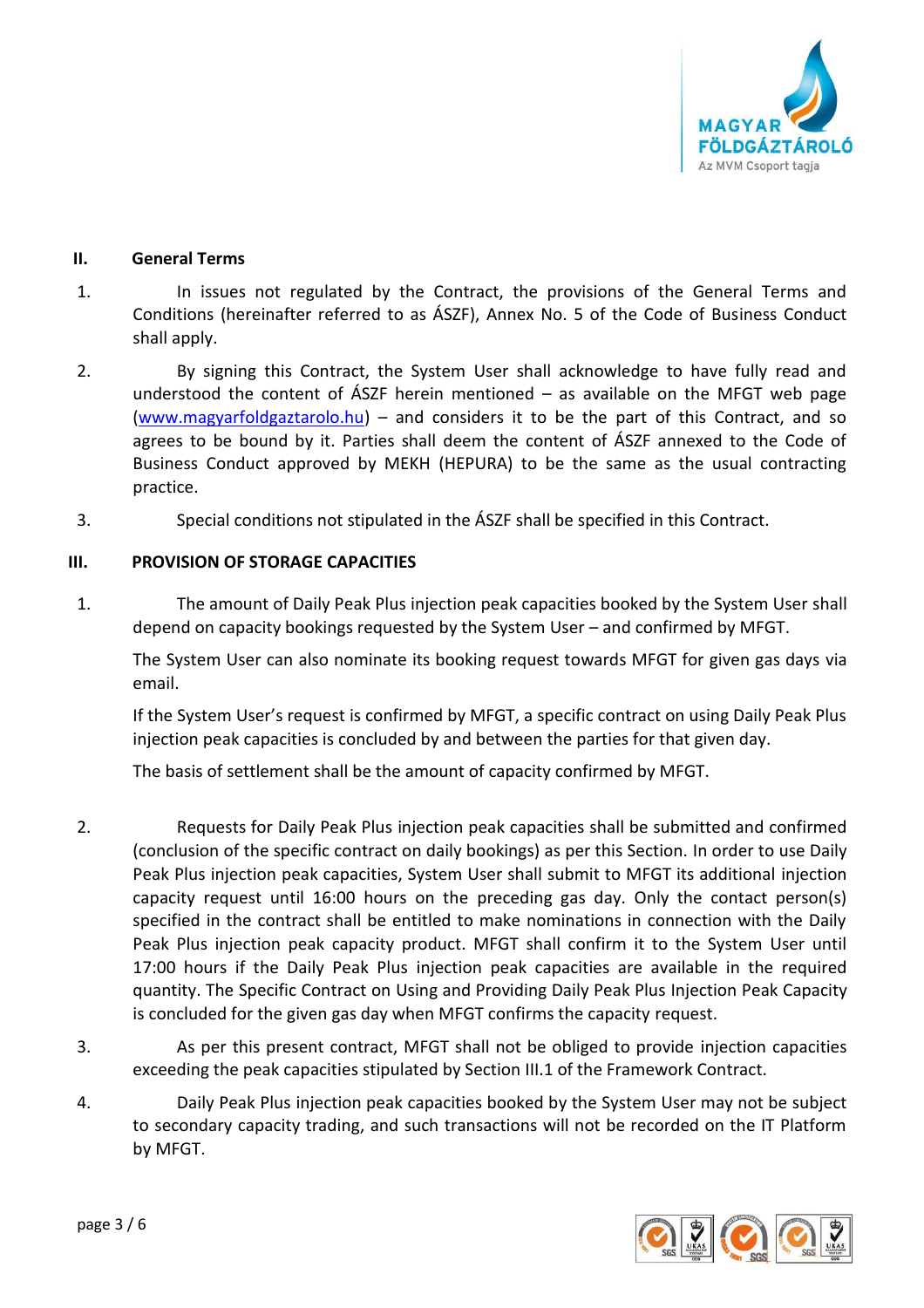

## **IV. INJECTION GAS QUALITY**

MFGT shall undertake to inject natural gas only if it meets the quality parameters prescribed by Annex No. 11 of Government Decree No. 19/2009 (I.30.) on the implementation of Act No. XL of 2008 on Natural Gas Supply. In the event that gas quality fails to meet these parameters, MFGT may refuse injection.

### **V. NATURAL GAS DELIVERY AND ACCEPTANCE, MEASUREMENT, SETTLEMENT**

According to Section I.3.2 of the Code of Business Conduct, MFGT manages the storage facilities as a unified whole. Natural gas delivery and acceptance, measurement and settlement shall be carried out in line with the annual natural gas storage master contract.

## **VI. OPERATIVE FLOW OF INFORMATION**

- 1. In the course of its daily activities, MFGT shall cooperate with the transmission system operator to fulfil its obligations towards the System User.
- 2. Parties shall ensure that besides the regular contacts specified herein, they shall notify each other of all incidents which may have any effect on their cooperation, and they shall facilitate smooth communication via consultation opportunities and proper dataflow.
- 3. Information and data flow between the Parties shall be governed by the Grid Code and the ÁSZF.

#### **VII. DAILY PEAK PLUS NATURAL GAS INJECTION SERVICE FEE**

1. The daily fee of the service

additional injection capacity fee: HUF 0.1 + VAT/ MJ / day

The System User shall pay the service fee following the reference month, based on the daily additional injection (peak) capacities booked in total in the given month, which fee shall exclude the volume fees.

2. Following the reference month, MFGT shall issue the invoice based on the additional injection (peak) capacity requests submitted by the System User and confirmed by MFGT. The total sum of volume fees shall be invoiced pursuant to the applicable Tariff Decree, each month upon the actual monthly volume turnover.

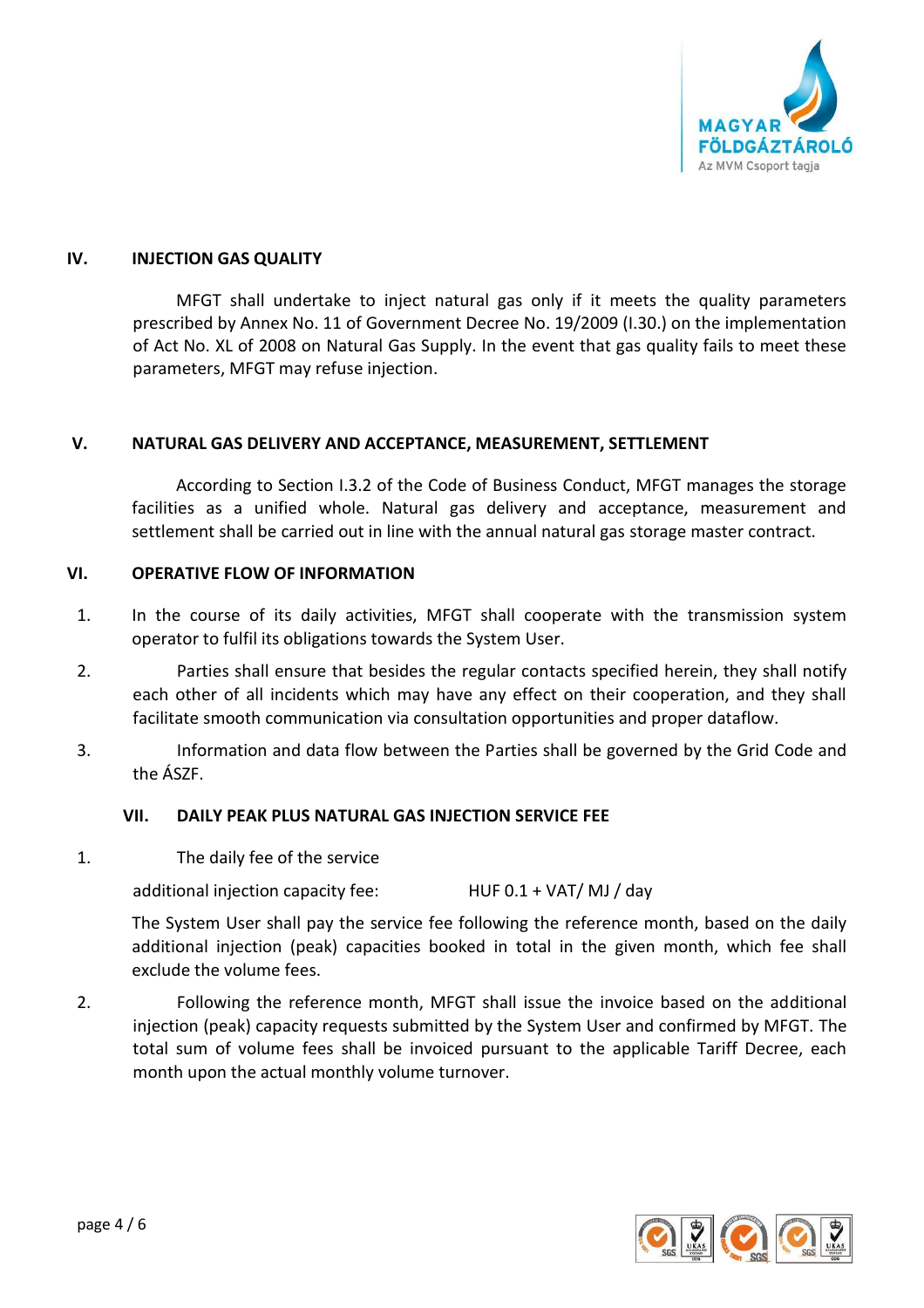

### **VIII. GOVERNING LAW, SETTLEMENT OF DISPUTES**

Parties shall agree to settle the disputes relating to the framework contract primarily via amicable negotiation.

Failing such settlement in any disputes arising from or relating to the contract or its breach, termination, validity or interpretation, both parties hereby agree to subject themselves to the exclusive jurisdiction of the Arbitration Court in the Energy (Budapest), provided that the Court of Arbitration proceeds according to its own Rules of Procedure. The number of arbitrators shall be three. The language of procedure shall be Hungarian.

### **VIII. ENTRY INTO FORCE**

This Framework Contract shall be concluded and shall take effect on the day of signature by both parties, and shall be effective for a definite period until 01.10.2015 at 6:00 hours.

### **IX. GUARANTEES**

- 1. By signing this framework contract and in its statement ("Statement") provided on a separate sheet, the System User shall grant its consent to MFGT to use the guarantee provided by the System User under the annual capacity booking contract between the parties also in case of payment default as per this Framework Contract. The Statement shall be annexed to this Framework Contract.
- 2. System User shall understand that in case it has overdue payment obligation to MFGT as per this Framework Contract, System User can not submit any capacity request as per this Framework Contract.

# **X. OTHER PROVISIONS**

1. Contact Persons

# **In issues related to the Contract**:

On behalf of the System User:

Phone:

Fax:

email:

On behalf of MFGT: Krisztián Deme

Phone: 30/663-0124